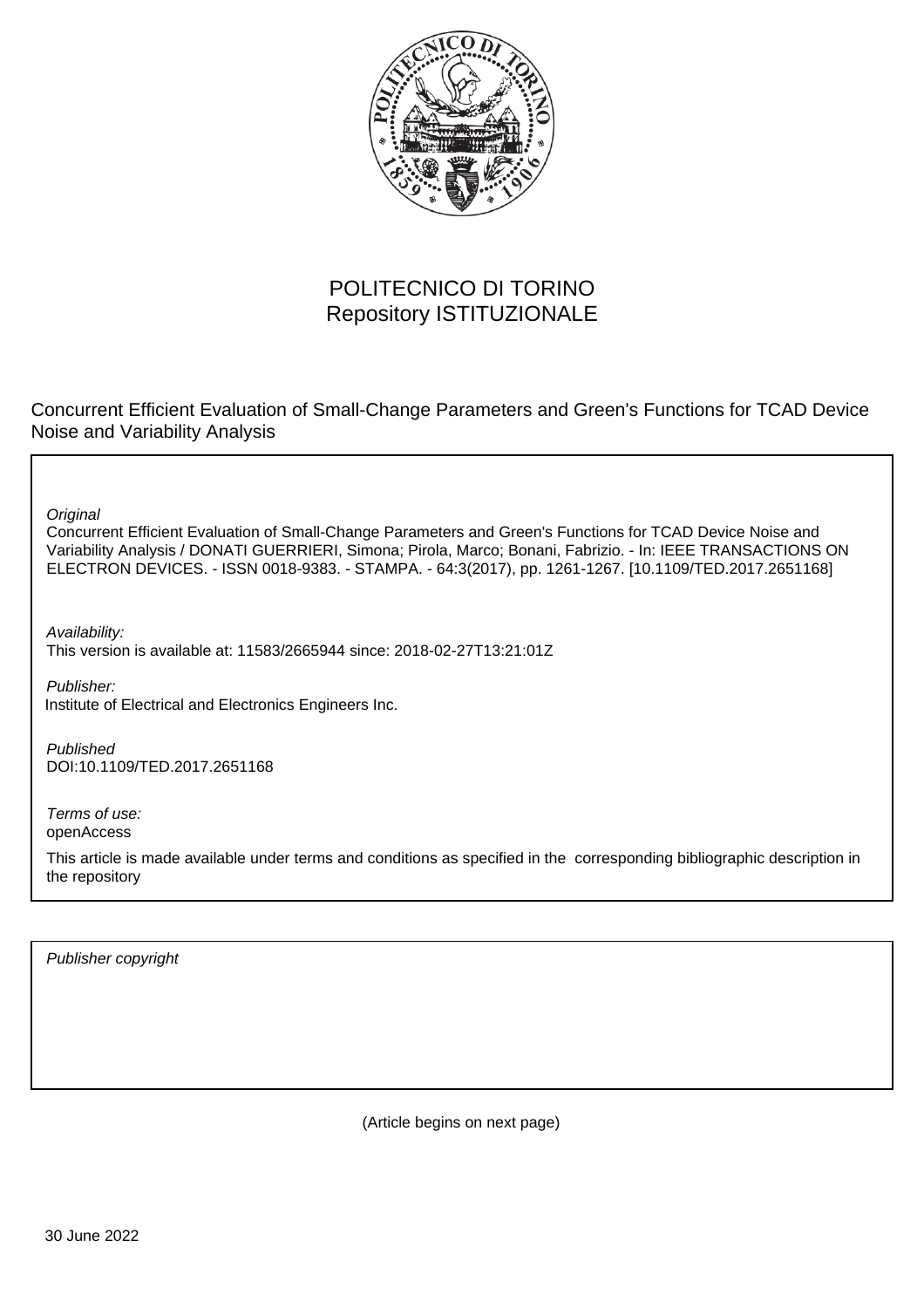(c) 2017 IEEE. Personal use of this material is permitted. Permission from IEEE must be obtained for all other users, including reprinting/ republishing this material for advertising or promotional purposes, creating new collective works for resale or redistribution to servers or lists, or reuse of any copyrighted components of this work in other works.

# Concurrent efficient evaluation of small-change parameters and Green's functions for TCAD device noise and variability analysis

Simona Donati Guerrieri, *Member, IEEE*, Marco Pirola, *Member, IEEE*, Fabrizio Bonani, *Senior Member, IEEE*

*Abstract*—We present here an efficient numerical approach for the concurrent evaluation of the small-change deterministic device parameters and of the relevant Green's functions exploited in the simulation of device small-signal, small-signal largesignal (conversion matrix), stationary and cyclostationary noise, and variability properties of semiconductor devices through the solution of physics-based models based on a partial-differential equation description of charged carrier transport. The proposed technique guarantees a significant advantage in computation time with respect to the currently implemented solutions. The accuracy is the same as for the standard technique.

*Index Terms*—Numerical simulations, semiconductor device modeling, small-signal parameters, conversion matrix, noise, variability

#### I. INTRODUCTION

Technology computer-aided design (TCAD) device analysis is increasingly facing the need to cope with the stochastic variations taking place in nanometer scale electron devices. Starting from the well known problem of device electronic noise, the terminal effect of the random fluctuations of microscopic variables taking place in the device volume, TCAD analysis has been recently complemented with an increasing amount of variations, collectively called device *variability analysis*. Variability addresses a wide range of deterministic or random uncertainties such as geometric variations (e.g. gate length uncertainties and line edge roughness), trap and/or doping fluctuations, workfunction spreading etc [1]. Despite noise and variability analyses appear rather different one from the other, they share the need of finding the perturbation of an electrical variable on a device contact (e.g. the electrical current flowing through it) as the result of the variation of physical parameters that takes place in a distributed way inside the device volume. Ultimately, the very difference between noise and variability analysis is the fact that while noise analysis is inherently frequency dependent (noise fluctuations are described by colored stochastic processes, depending on the particular noise process considered), variability is instead dealing with variations that are inherently static. In fact, a unified framework can be devised to treat small device fluctuations within *a linearization of the device response*.

The linearized device is fully represented in terms of a perturbed small-change equivalent circuit, as in the short-



1

Fig. 1. Linearized representation of a perturbed device including noise/variation equivalent short-circuit current generators (N/VGs).  $N_c$  represents the number of device electrical contacts.

circuit representation<sup>1</sup> in Fig. 1, made of two sections: (a) the deterministic (nominal/average) section where the smallchange admittance matrix represents the linearized device response in the absence of any fluctuation; and (b) the additional impressed short-circuit current generators, representing the current fluctuations induced by the internal noise or parametric variations. In case of random variations, the average value of the noise/variation generators (N/VGs) is zero and their characterization is made through their statistical second order correlation matrix [2]. The equivalent representation of Fig. 1 is extremely general: for a device linearized around a static (DC) working point, the admittance in Fig. 1 is the *small-signal* (SS) *admittance* matrix which, as the N/VGs, is frequency dependent; if the working point is instead periodic or quasi periodic, the admittance is the so called sideband *conversion matrix* (CM) and the impressed generators are represented in terms of *sideband generators* as a function of the sideband frequency, characterized by the so called *sideband correlation matrix* (SCM) [3].

The deterministic section and the N/VGs of the perturbed equivalent circuit can be determined separately, since they are based on a linearization of the device model. However, the separate knowledge of the two sections is of little practical relevance. The concurrent need of the two parts is especially evident in the most significant published examples of variability of individual cells/circuits studied through TCAD device simulation, e.g. in the variability analysis of a SRAM cell including up to 10 FinFETs [4], or of a large-signal power amplifier [5], [6]. Even in the simple case of stationary noise

The authors are with the Dipartimento di Elettronica e Telecomunicazioni, Politecnico di Torino, Corso Duca degli Abruzzi 24, 10129 Torino, Italy (corresponding author: Simona Donati Guerrieri, e-mail: simona.donati@polito.it).

<sup>1</sup>Clearly several representations are possible in terms of the admittance, impedance or hybrid small-change matrices, any representation being equivalent to the others, at least for well behaved devices.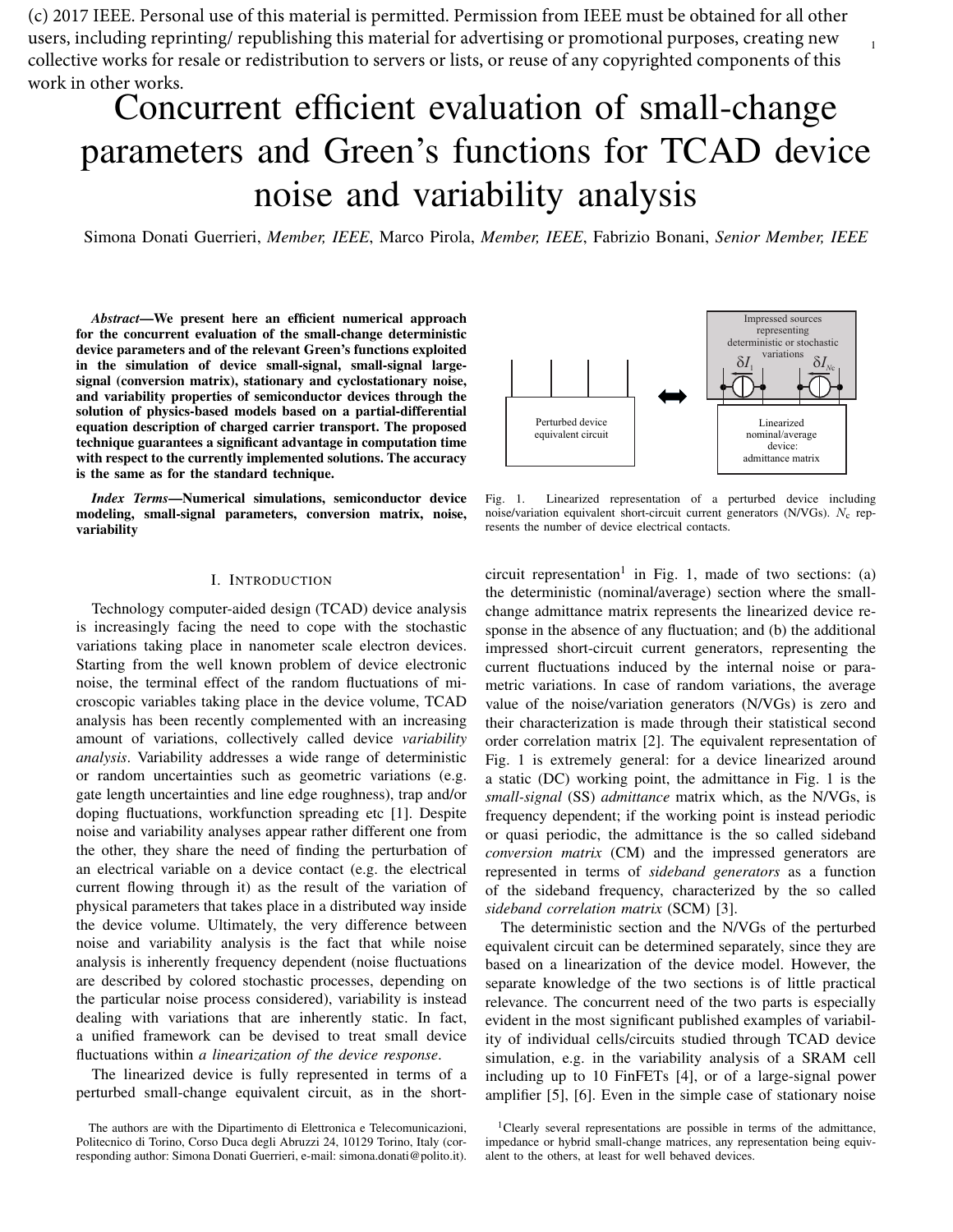

Fig. 2. Schematic representation of a mixed-mode simulation. Left: nonlinear analysis used for the extraction of the device working point (WP). Right: circuit linearized around the WP, including the perturbed linearized device model.

analysis, the knowledge of both the small-signal admittance and of the noise correlation matrix is required, e.g. to calculate the noise figure of a cascaded stage of individual devices using the well-known Friis formula.

From the TCAD standpoint, the two sections of the perturbed device equivalent circuit are usually computed independently: the standard AC analysis [7] is used to extract the deterministic part, while the so-called Green's function (GF) approach [2], [3], [8] is mostly used to characterize the N/VGs. The amount of time required for the two analyses turns out to be comparable, see Sect. II for details.

In this paper, instead, we introduce a general framework for the concurrent evaluation of the small-change admittance matrix and of the N/VGs in both cases of DC and periodic large-signal (LS) device operation. The proposed approach (detailed in Sect. III) essentially extends the GF analysis to include the calculation of the admittance matrix, with negligible computational overhead with respect to the original GF approach [3], [8], yielding a computational advantage of about 50% of the time required for the two separate analyses.

### II. CONCURRENT TCAD EVALUATION OF THE SMALL-CHANGE PARAMETERS AND OF THE N/VGS

In this section we briefly review the standard TCAD procedure for the separate extraction of the admittance matrix and of the N/VGs, and we introduce the main concepts for their concurrent evaluation.

#### *A. Working point determination*

The first step in any small-change analysis is the determination of the device working point (WP). As shown in Fig. 2 (left), a mixed-mode TCAD simulation is carried out, where the device physical model is solved with boundary conditions set by the external embedding circuit. In the simplest case the embedding circuit consists of ideal voltage or current generators only, which can be either DC (leading to a static WP) or dynamic (e.g. periodic, leading to a periodic LS WP).

In a more general case, the external circuit contains, besides the generators, linear or nonlinear elements described by compact (SPICE) models. Both the physical model and the external circuit are then linearized (Fig. 2, right) around the WP, to yield an equivalent circuit for the variations. Small variations can be added to the linearized model, including the N/VGs and small-signal AC excitations (if any). The device is now described by the same linearized model of Fig. 1, where each block is evaluated separately by TCAD analysis.

#### *B. Deterministic admittance extraction*

The device admittance matrix is usually evaluated by solving the linearized equations of the physical model with proper boundary conditions. To fix the ideas, let us focus on the SS case, i.e. when the WP is static. For the short circuit representation, a unit AC voltage is applied at the angular frequency  $\omega$  on each of the  $N_c$  contacts, while the other contacts are short-circuited [7]. The physical equations are then solved to find the internal solution resulting in the AC currents at all the electrodes. These currents form one row of the small-signal admittance matrix. The required number of solutions of the linearized model is  $N_c$  for each frequency. If the WP is periodic, the general picture is the same, but the unit amplitude voltage must be applied at each sideband of the WP harmonics (see Appendix A), yielding the admittance conversion matrix: this small-change description is often called small-signal large-signal (SSLS) analysis. In this case the number of solutions needed is  $N_c \times (2N_s + 1)$ , for each sideband frequency  $\omega$ , where  $N<sub>S</sub>$  is the number of sidebands.

#### *C. Green's function evaluation and N/VGs extraction*

N/VGs are usually extracted through the Green's function approach: internal fluctuations are converted into external generators by means of proper convolution integrals of the microscopic distributed variations using the GFs as kernels. To compute the GFs (starting again from the SS case) a unit AC source is applied in each of the internal nodes and each of the physical equations, maintaining the external terminals in short-circuit conditions. The physical system is solved for the internal solution and the external shortcircuit currents are evaluated, yielding the elements of the discretized GFs. Such a procedure (called the *direct method*) is extremely long from the computational standpoint, requiring one solution of the linearized equation for each node and each physical equation. To circumvent this problem, starting from the original work from [8], the so-called *generalized adjoint approach* (GAA) has been widely adopted. The GAA basically reverses the role of the injection and observation points, i.e. an AC equivalent source is applied to each of the external terminals and the induced variation is computed in each internal node of the device. The number of solutions required for the GF computation is finally reduced to  $N_c$ for each frequency, i.e. the same amount required for the extraction of the admittance matrix. The key feature of this method is that, to invert the injection and observation variables, the system of linearized equations must be transposed, hence the name *transposed method* sometimes used as opposed to the direct (not transposed) one.

The extension of the GAA approach to the LS case is again straightforward: both the unit injections and the observed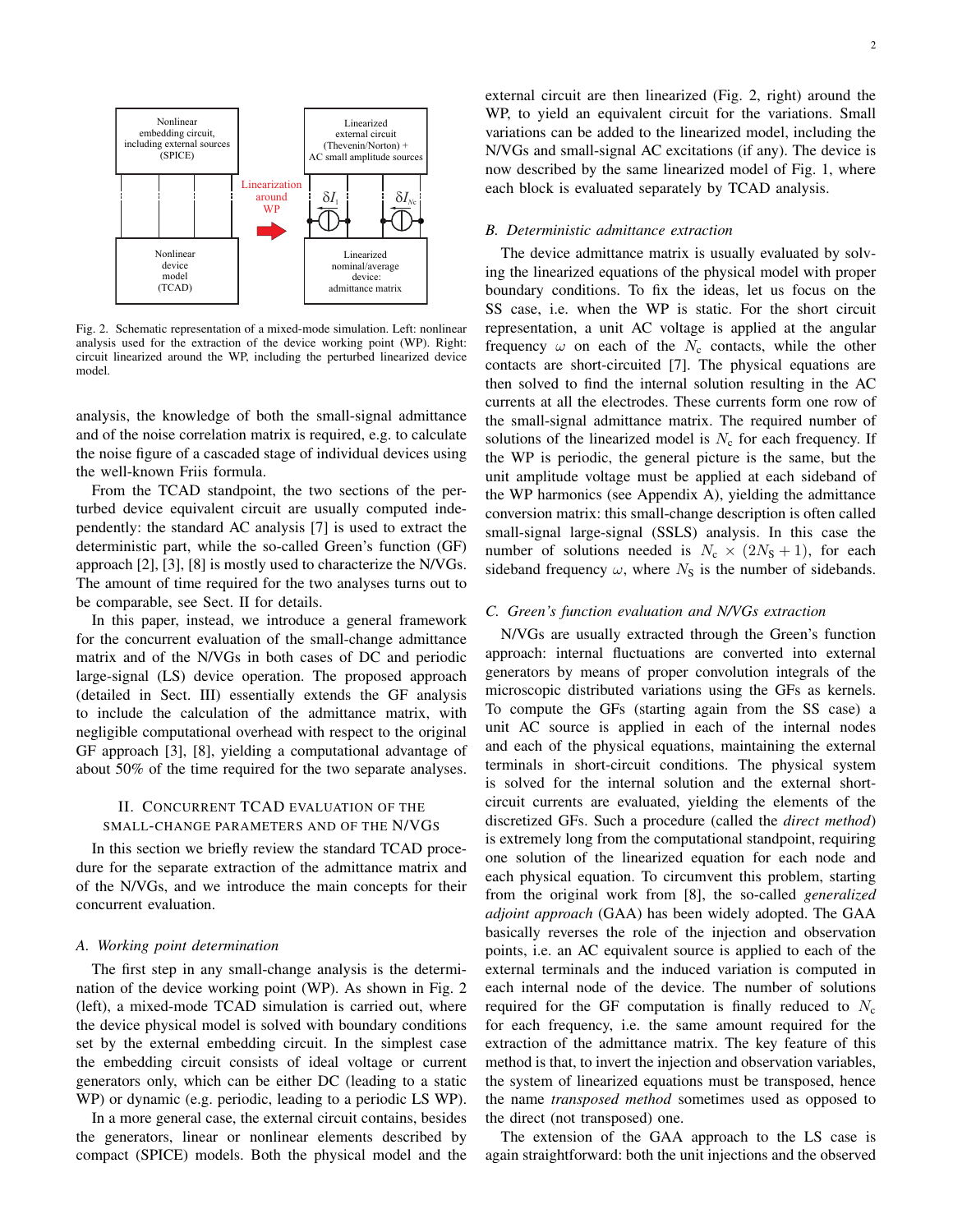variations are now at each sideband of the periodic WP. The Green's function are in this case also describing the conversion of the sidebands from the injection point to the observation point, i.e. they are matrix conversion Green's functions (CGFs).

#### *D. Concurrent admittance and Green's function computation*

From the previous review, it is straightforward to see that the complete perturbed device representation of Fig. 1 requires to solve the linearized system of equations twice: once in the direct (not transposed) case to extract the SS matrix, and once for the transposed case to extract the GFs. It is apparent that the amount of linear system solutions required for the combined analyses is  $2N_c$  for each frequency in the SS case and  $2N_c (2N_s + 1)$  in the SSLS case.

Surprisingly enough, the fact that the admittance matrix can be regarded as a particular form of Green's function, where the unit injection is placed on a contact instead of an internal point, has been given little attention so far, even if it was already established in the pioneering works on noise analysis [9]: for example, as already explained, the element  $(Y)_{i,j}$  of the SS **Y** matrix is the current induced at terminal  $i$  by a unit voltage applied to terminal  $i$ . In fact, any terminal representation of the device AC behavior  $(Z, Y)$  or hybrid matrix) is inherently a sub-case of the more general variational problem.

It is therefore possible to define an extended Green's function whose value equals the original GF for the internal nodes and the admittance matrix on the contact nodes. In Sec. III we follow such an idea and define the needed model equations. Further, we demonstrate that a straightforward extension of the GAA method [8] allows for its efficient evaluation, requiring the solution of the transposed system only, with a negligible overhead with respect to the original transposed system of [8]. The direct solution can be therefore completely omitted.

#### III. MODEL EQUATIONS AND PROPOSED APPROACH

In order to introduce the efficient concurrent computation of the terminal small-change parameters and of the Green's functions, we start from the discretized model equations making use of a notation akin to the one in [3]. For simplicity, we consider here the case of a bipolar drift-diffusion transport model, characterized by the electrostatic potential  $\varphi$  and the electron  $(n)$  and hole  $(p)$  free carrier concentrations as unknowns. However, the extension to the case on any PDEbased physical model, such as the energy balance transport and/or the inclusion of heat transport, is trivial.

Let us consider a discretization mesh made on  $N$  nodes. The total number of contacts is  $N_c$ , and we denote as  $\mathbf{i}_c$  (resp.,  $\mathbf{v}_c$ ) the vector representing the set of  $N_c$  contact currents (resp., external voltages).

The discretization of the model on the internal nodes leads to the following  $3 \times N$  equations, deriving from the discretization of the model and including the boundary conditions on the device boundaries ( $\alpha = \varphi, n, p$ ):

$$
\mathbf{f}_{\alpha}(\boldsymbol{\varphi}, \mathbf{n}, \mathbf{p}; \dot{\mathbf{n}}, \dot{\mathbf{p}}) = \mathbf{0} \qquad \mathbf{b}_{\alpha}(\boldsymbol{\varphi}, \mathbf{n}, \mathbf{p}; \dot{\mathbf{n}}, \dot{\mathbf{p}}, \mathbf{v}_{c}) = \mathbf{0}, \quad (1a)
$$

where  $\dot{x} = dx/dt$ , and  $f_{\varphi}$ ,  $f_n$ ,  $f_p$  represent, respectively, the discretized Poisson, electron continuity and hole continuity equations in the internal nodes. Finally,  $\mathbf{b}_{\varphi}$ ,  $\mathbf{b}_{n}$  and  $\mathbf{b}_{p}$  are the corresponding discretized boundary conditions.

The  $2N_c$  equations needed to close the system in the  $3N +$  $2N_c$  unknowns are provided by the constitutive relationships of the external circuit connected to the  $N_c$  device terminals:

$$
\mathbf{e}\left(\mathbf{v}_{c}, \mathbf{i}_{c}; \frac{\mathbf{d}}{\mathbf{d}t}\right) = \mathbf{s},\tag{1b}
$$

where  $s(t)$  is the set of external sources, and by the constitutive equations of the contact currents  $i_c$  as a function of the nodal unknowns:

$$
\mathbf{c} \left( \boldsymbol{\varphi}, \mathbf{n}, \mathbf{p}, \mathbf{i}_c; \dot{\mathbf{n}}, \dot{\mathbf{p}} \right) = \mathbf{0}.
$$
 (1c)

Solving system (1) corresponds to find the WP. The system is then linearized around the WP, and the circuit equations (1b) are substituted by properly dedicated boundary conditions (e.g. short-circuit): in the following Sec.III-A we first consider the static WP case (SS analysis), to extend it to the periodic WP case in Sec. III-B, with the aid of the formulation provided in Appendix A.

#### *A. Green's function approach to SS AC analysis*

The model (1) is linearized around the DC working point and the analysis is carried out in the frequency domain [7] where all the variables are represented by their complex phasors, hereafter denoted by a tilde on the variable. Turning off at first all excitations ( $\delta \tilde{v}_c = 0$ , i.e. enforcing short-circuit conditions), we define the homogeneous system

$$
\begin{bmatrix} \tilde{\mathbf{J}}_{\text{ph}} & \tilde{\mathbf{J}}_{\text{Bv}} & \mathbf{0} \\ \mathbf{0} & \mathbf{I}_{N_{\text{c}}} & \mathbf{0} \\ \tilde{\mathbf{J}}_{\text{c}}^{\text{T}} & \mathbf{0} & -\mathbf{I}_{N_{\text{c}}} \end{bmatrix} \begin{bmatrix} \delta \tilde{\mathbf{x}} \\ \delta \tilde{\mathbf{v}}_{\text{c}} \\ \delta \tilde{\mathbf{i}}_{\text{c}} \end{bmatrix} = \begin{bmatrix} \mathbf{0} \\ \mathbf{0} \\ \mathbf{0} \end{bmatrix}
$$
(2)

where  $\tilde{\mathbf{J}}_{ph}$  and  $\tilde{\mathbf{J}}_{Bv}$  are matrices collecting the Jacobian of the discretized equations (1a) and have dimensions  $3N \times 3N$  and  $3N \times N_c$ , respectively.  $\mathbf{I}_{N_c}$  is the identity matrix of size  $N_c \times$  $N_c$ , while  $\delta \tilde{\mathbf{x}}$  represents the collection of the nodal values of the microscopic variables  $\delta\varphi, \delta n, \delta p$ . Finally  $\tilde{\mathbf{J}}_c^T$  is a complex matrix related to the Jacobian of (1c) with dimension  $N_c \times 3N$ .

To define the extended GFs, a unit impulsive source term is placed sequentially in each of the mesh nodes, i.e. at the right hand side of the first  $N$  equations of (2) and, again sequentially, on each device contacts, i.e. at the right-hand side of the second equation block of (2):

$$
\begin{bmatrix} \tilde{\mathbf{J}}_{\text{ph}} & \tilde{\mathbf{J}}_{\text{Bv}} & \mathbf{0} \\ \mathbf{0} & \mathbf{I}_{N_{\text{c}}} & \mathbf{0} \\ \tilde{\mathbf{J}}_{\text{c}}^{\text{T}} & \mathbf{0} & -\mathbf{I}_{N_{\text{c}}} \end{bmatrix} \begin{bmatrix} \delta \tilde{\mathbf{x}} \\ \delta \tilde{\mathbf{v}}_{\text{c}} \\ \delta \tilde{\mathbf{I}}_{\text{c}} \end{bmatrix} = \begin{bmatrix} \mathbf{S}_{\text{ph}} & \mathbf{0} \\ \mathbf{0} & \mathbf{S}_{\text{c}} \\ \mathbf{0} & \mathbf{0} \end{bmatrix}
$$
(3)

where  $S_{ph}$  is a  $3N \times 3N$  diagonal matrix with unit entries;  $S_c$  is instead a (unit) diagonal  $N_c \times N_c$  matrix, representing injections of unit voltages on the device terminals. The system with such injection matrices must be solved to compute  $\delta \tilde{i}_c$ : if the injection is on the internal nodes, then  $\delta \tilde{v}_c = 0$ effectively ensures that these currents are evaluated in short circuit conditions; if the injection is on contact  $j$ , then the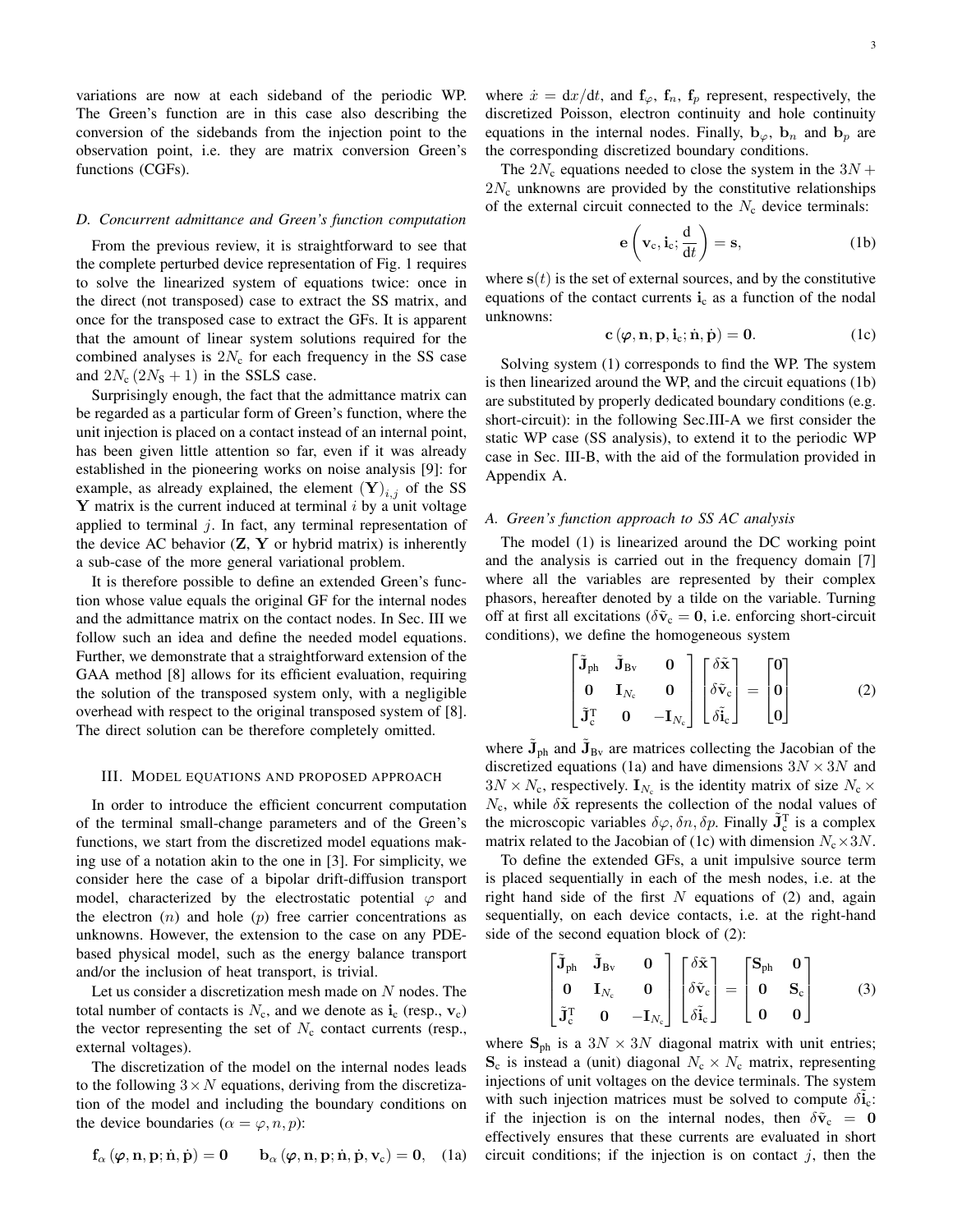currents are evaluated in short circuit conditions apart for terminal j, hence the  $N_c$  currents found represent the j-th row of the admittance matrix. The direct solution of (3) requires  $3N + N_c$  back-substitutions: to avoid this, we extend the GAA method of [8]. Defining

$$
\tilde{\mathbf{J}} = \begin{bmatrix} \tilde{\mathbf{J}}_{ph} & \mathbf{J}_{Bv} \\ \mathbf{0} & \mathbf{I}_{N_c} \end{bmatrix} \qquad \delta \tilde{\mathbf{z}} = \begin{bmatrix} \delta \tilde{\mathbf{x}} \\ \delta \tilde{\mathbf{v}}_c \end{bmatrix} \qquad \mathbf{S} = \begin{bmatrix} \mathbf{S}_{ph} & \mathbf{0} \\ \mathbf{0} & \mathbf{S}_c \end{bmatrix} \tag{4}
$$

and  $\tilde{\mathbf{A}}^{\mathrm{T}} = [\tilde{\mathbf{J}}_c^{\mathrm{T}}, \mathbf{0}]$ , equation (3) takes the form

$$
\begin{bmatrix} \tilde{\mathbf{J}} & \mathbf{0} \\ \tilde{\mathbf{A}}^{\mathrm{T}} & -\mathbf{I}_{N_{\mathrm{c}}} \end{bmatrix} \begin{bmatrix} \delta \tilde{\mathbf{z}} \\ \delta \tilde{\mathbf{i}}_{\mathrm{c}} \end{bmatrix} = \begin{bmatrix} \mathbf{S} \\ \mathbf{0} \end{bmatrix} . \tag{5}
$$

A simple analysis [8] of (5) based on the formal solution of the first  $3N + N_c$  equations:

$$
\delta \tilde{\mathbf{z}} = \tilde{\mathbf{J}}^{-1} \mathbf{S} \tag{6}
$$

substituted in the last  $N_c$  equations:

$$
\delta \tilde{\mathbf{i}}_{c} = \tilde{\mathbf{A}}^{T} \tilde{\mathbf{J}}^{-1} \mathbf{S} = \tilde{\mathbf{y}}^{T} \mathbf{S}
$$
 (7)

suggests the adoption of the following generalized adjoint approach. First, matrix  $\tilde{y}$  (size  $(3N + N_c) \times N_c$ ) is computed solving  $N_c$  times the transposed linear system (size  $(3N + N_c) \times (3N + N_c)$ 

$$
\tilde{\mathbf{J}}^{\mathrm{T}}\tilde{\mathbf{y}} = \tilde{\mathbf{A}} \tag{8}
$$

and finally the short circuit terminal current variations  $\delta \tilde{\mathbf{i}}_c$  are found by means of the matrix product

$$
\delta \tilde{\mathbf{i}}_{c} = \tilde{\mathbf{y}}^{\mathrm{T}} \mathbf{S} \tag{9}
$$

that requires a negligible computation time.

Notice that due to the structure of S, the first 3N rows of  $\tilde{y}$ correspond to the injection into the mesh nodes, and therefore to the conventional GFs, while the last  $N_c$  rows of  $\tilde{y}$  are the response to the injection in the terminal voltages, and thus correspond to the device SS Y matrix. Hence the vector  $\tilde{y}$ effectively represents the extended GF.

#### *B. Green's function approach to LS SSLS analysis*

Let us consider any discretized variable  $\alpha(t)$ . Its perturbation around the LS working point is denoted, in time domain, as  $\delta \alpha(t)$  and, according to [3], it can be expressed as a superposition of frequency sidebands as the real part of a complex signal characterized by  $2N<sub>S</sub> + 1$  (upper) sideband (absolute) angular frequencies  $\omega_k^+ = \omega_k + \omega$ , and an equal number of sideband harmonic amplitudes (see Appendix A for details).

Concerning the jacobian matrices required for the extension of (3), the same formulation valid for the SS analysis actually holds, where however each matrix element is substituted by a  $(2N<sub>S</sub> + 1) \times (2N<sub>S</sub> + 1)$  CM built according to the frequency domain representation of the time derivative operator (for the memory part) and to the Toeplitz matrix expansion (for the instantaneous part) as discussed in Appendix A, yielding a system of the total dimension of  $[(3N+2N_c)(2N_s+1)] \times$  $[(3N+2N_c)(2N_s+1)]$ . Once the extended system is defined, A simple email of the same of the minimism  $\frac{1}{2}e^{-\frac{2\pi}{3}x^2} + \frac{2\pi}{3}e^{-\frac{2\pi}{3}x^2} + \frac{2\pi}{3}e^{-\frac{2\pi}{3}x^2}$ <br>
and simple amalysis [8] of (5) based on the formal solution<br>
since of the from (8) the device admittan



Fig. 3. Real and Imaginary (divided by the angular frequency) part of Drain-Gate1 element of the SS admittance matrix of the double gate device (Gate1 is one of the two gates).

the device admittance CM and the CGFs can be concurrently evaluated by means of  $N_c(2N_s+1)$  solutions of the transposed linear system, thus gaining a huge computational advantage with respect to the direct computation.

#### IV. RESULTS

To validate the approach, we show here selected results showing that the proposed extended GAA method yields the SS and SSLS admittance matrices identical to the ones obtained with the direct method. GF functions are not reported since they are by definition identical to the original approach [2], [3], [8]. All results have been obtained with an in-house 2D simulator implementing the bipolar drift-diffusion model and exploiting the harmonic balance method for periodic LS simulations.

As a first case we consider the SS admittance matrix of a double gate 54 nm gate length Si FinFET device (the structure shown in [10]), with 1 nm equivalent gate oxide, Si fin (10 nm width and  $10^{15}$  cm<sup>-3</sup> bulk acceptor doping) and source/drain extensions of 54 nm length and  $5 \times 10^{18}$  cm<sup>-3</sup> donor doping. Figs. 3-6 show the real and imaginary parts of the elements of the admittance matrix at various bias points as a function of frequency. Symbols are obtained with the direct method, lines with the new approach: the two procedures yield identical results.

As the second case study we consider a GaAs microwave MESFET with a uniformly doped ( $N_{\rm D} = 2 \times 10^{17}$  cm<sup>-3</sup>) channel layer with 0.17  $\mu$ m thickness, 0.5  $\mu$ m gate contact length and 5 eV gate workfunction. The contact separation is  $0.5 \mu$ m. The gate width is normalized to 1 mm. The device is included in a class A power amplifier circuit (see [6] for details) with a tuned load (i.e., the current higher harmonics are short-circuited), operating at the nominal frequency of 10 GHz. The class A bias point is  $V_{GS} = -1.5$  V and  $V_{DS} = 9$  V. The SSLS admittance conversion matrix has been evaluated at the input power of 23.1 dBm, close to the 1 dB compression point of the amplifier. Figs. 7 and 8 show some elements of the Drain-Gate and Gate-Gate components of the admittance CM: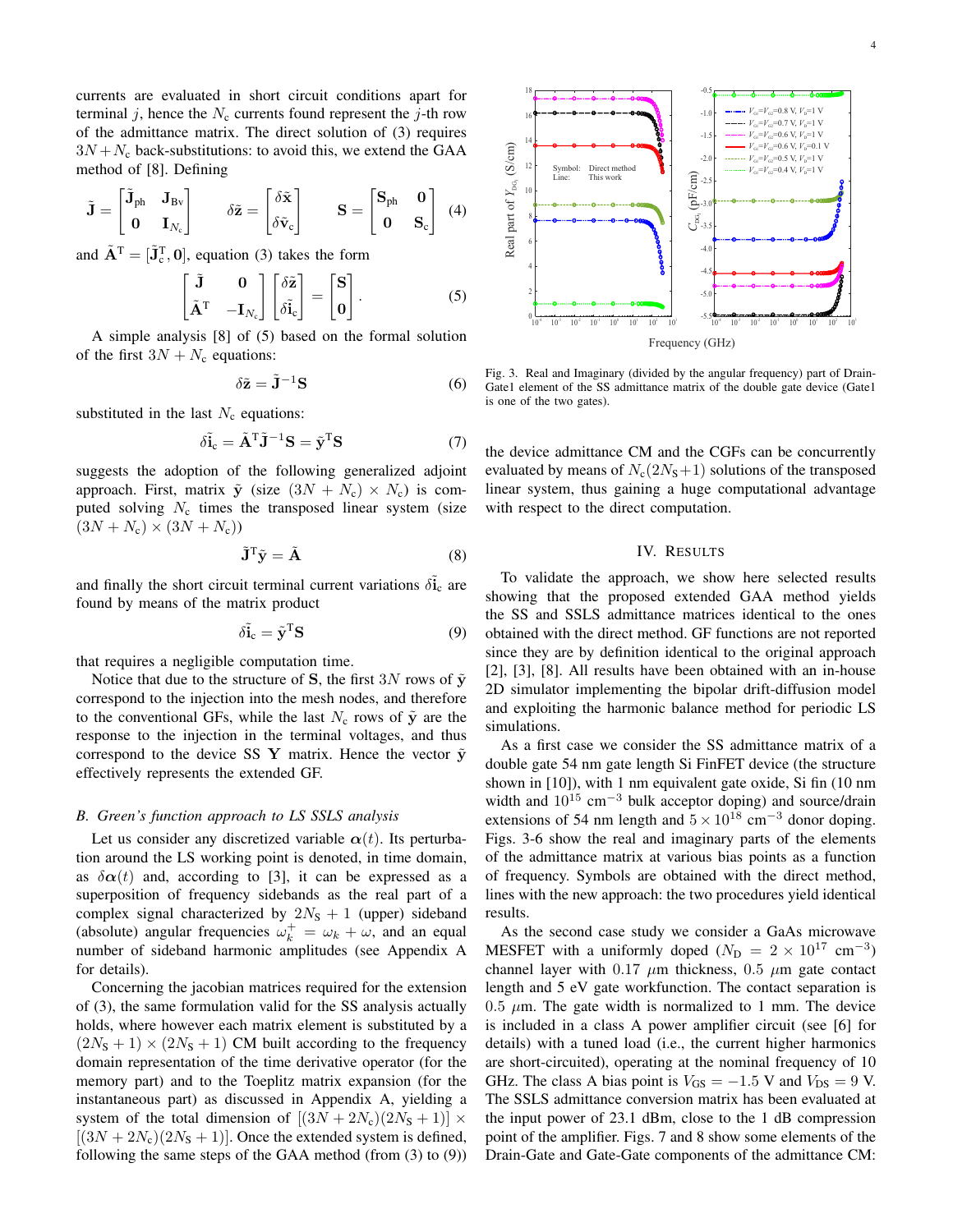

Fig. 4. Real and Imaginary part (divided by the angular frequency) of Gate1- Gate1 element of the SS admittance matrix of the double gate device (Gate1 is one of the two gates).



Fig. 5. Real and Imaginary part (divided by the angular frequency) of Gate1- Gate2 element of the SS admittance matrix of the double gate device (Gate1 and Gate2 are the two gates).

the diagonal terms represent the correlation between the same sideband, while the off-diagonal terms are related to frequency conversion between different sidebands: again the agreement is perfect.

#### V. CONCLUSIONS

We have demonstrated an extension of the numerical approach originally devised for the efficient computation of the Green's functions exploited in noise and variability device TCAD simulations that permits the concurrent evaluation of the small-change deterministic device parameters and of the GFs yielding the noise/variability equivalent device generators. The extended method has a negligible impact on both the linear system assembly and on the corresponding solution, and guarantees an advantage of about 50% in computation time with respect to the standard, separate evaluations.

Furthermore, by comparing the direct and proposed approaches to two relevant simulation case studies (a Si double gate FinFET, and a mixed mode simulation of a GaAs MES-



Fig. 6. Real and Imaginary part of Drain-Drain element of the SS admittance matrix of the double gate device.



Fig. 7. Real part of Drain-Gate element of the SSLS admittance conversion matrix of the MESFET device. Left: diagonal terms; right: off-diagonal terms.

FET based power amplifier) we also show no difference in the simulation results and accuracy.

#### APPENDIX A FREQUENCY DOMAIN LS AND SSLS FORMALISM

This Appendix is devoted to a brief review of the frequency domain formalism used in the paper. The contents are mostly adapted from [2], [3].

We treat here a scalar nonlinear system to keep the notation simple. The extension to the vector case is obvious, although formally involved. Let us consider the nonlinear forced equation

$$
\dot{x} + f(x) = s(t) \tag{10}
$$

where  $s(t)$  is a periodic function of time of period T. Because of time periodicity, both  $x(t)$  and  $s(t)$  can be expanded in Fourier series<sup>2</sup>

$$
x(t) = \sum_{k} \tilde{x}_k e^{j\omega_k t}
$$
 (11)

<sup>2</sup>The case of quasi-periodic, i.e. multi-tone, excitation can be treated similarly, exploiting a multi-dimensional index for the Fourier representation.